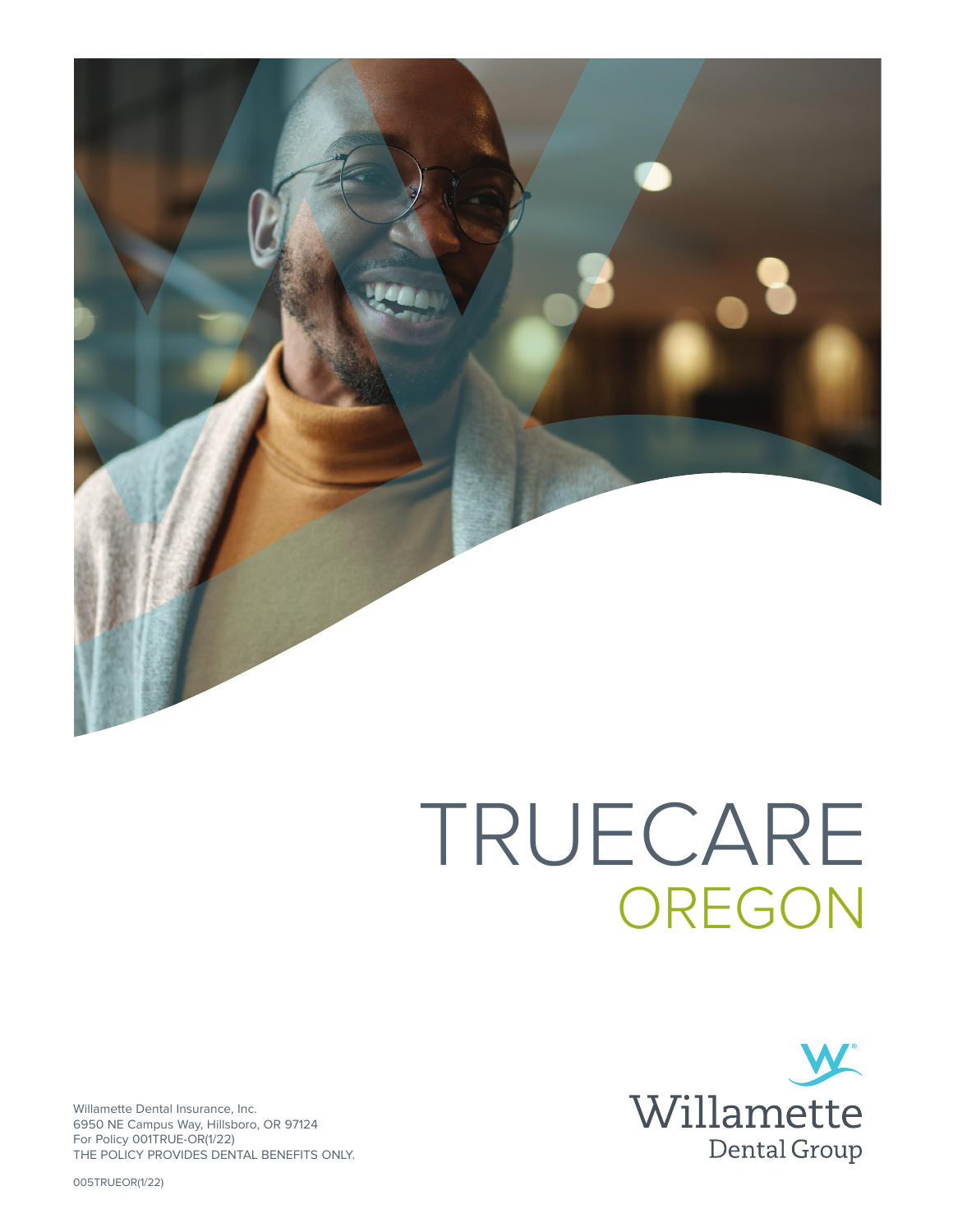## PERSONAL CARE FOR YOUR INDIVIDUAL NEEDS

Willamette Dental Insurance, Inc. is pleased to offer you TrueCare Oregon. Enjoy no annual maximum and no deductible with predictable copays for covered services. As an enrollee, you simply schedule your appointments at your nearest Willamette Dental Group office to receive your covered benefits.

#### OREGON AND SW WASHINGTON LOCATIONS

- Albany
- Beaverton
- Bend
- Corvallis
- Eugene
- Grants Pass
- Gresham
- Hillsboro
- Lincoln City
- Longview
- Medford
- Milwaukie
- Portland Jefferson
- Portland Lents
- Portland Stark 1
- Portland Stark 2
- Roseburg
- Salem Lancaster
- Salem Liberty
- Springfield
- Springfield Specialty
- Tigard
- Tualatin
- Vancouver Hazel Dell
- Vancouver Mill Plain



To receive benefits, you must receive your care at a Willamette Dental Group, P.C., dental office. An advance appointment is required to receive care. To schedule your dental appointments, call our Appointment Center at 1.855.433.6825, Option 1. When you speak to a Willamette Dental Group representative or arrive at the dental office for your appointment, simply identify yourself as a TrueCare Oregon member. You will then receive dental care in accordance with your policy.

Most dental offices are open Monday through Friday, 7 AM to 5:30 PM, and occasional Saturdays.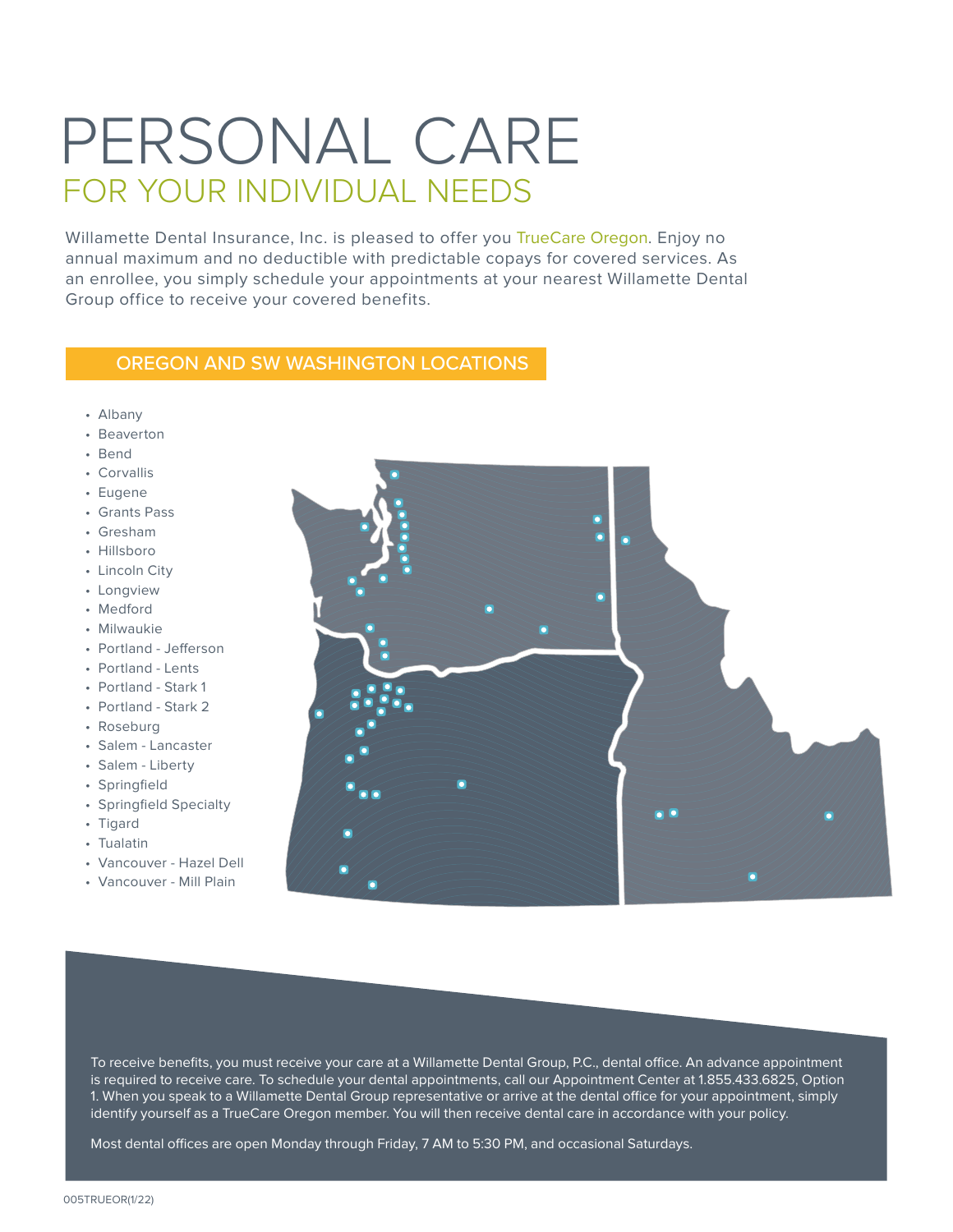## BENEFIT SUMMARY

#### COVERED SERVICES **MEMBER BENEFITS**

| Annual Maximum                                               | No Annual Maximum            |
|--------------------------------------------------------------|------------------------------|
| Deductible                                                   | No Deductible                |
| <b>General Office Visit</b>                                  | \$25 Copay                   |
| <b>Specialist Office Visit</b>                               | \$35 Copay                   |
| Dental Exams and X-rays                                      | \$0 Copay                    |
| <b>Teeth Cleaning</b>                                        | \$0 Copay                    |
| <b>Fluoride Treatment</b>                                    | \$15 Copay                   |
| Sealants per Tooth                                           | \$15 Copay                   |
| Filling - Amalgam                                            | \$45 Copay                   |
| Filling - Resin (Anterior)                                   | \$70 Copay                   |
| Filling - Resin (Posterior)                                  | \$80 Copay                   |
| <b>Stainless Steel Crown</b>                                 | \$90 Copay                   |
| Porcelain/Metal Crown                                        | \$500 Copay <sup>1</sup>     |
| Complete Upper or Lower Denture                              | \$600 Copay <sup>1</sup>     |
| Bridge (per Tooth)                                           | \$500 Copay <sup>1</sup>     |
| Root Canal Therapy - Anterior Tooth / Biscupid Tooth / Molar | \$225 / \$325 / \$425 Copays |
| <b>Osseous Surgery (per Quadrant)</b>                        | \$325 Copay                  |
| Root Planing (per Quadrant)                                  | \$100 Copay                  |
| Routine Extraction (per Tooth)                               | \$50 Copay                   |
| <b>Surgical Extraction (per Tooth)</b>                       | \$190 Copay                  |
| <b>Pre-Orthodontic Services</b>                              | \$150 Copay <sup>1,2</sup>   |
| Comprehensive Orthodontia                                    | \$2,800 Copay <sup>1</sup>   |
| Nitrous Oxide Per Visit                                      | \$50 Copay                   |
|                                                              |                              |

Out of area emergency treatment is reimbursed up to \$100 minus applicable copayments.

1 Benefit available after a twelve-month waiting period.

<sup>2</sup> Applies towards comprehensive orthodontia copayment if patient accepts treatment plan.

This is a summary of common procedures covered in the TrueCare Oregon plan. The policy will control. Please refer to the policy for a complete description of benefits, limitations, and exclusions.

## PREMIUM RATES

Premiums are paid on a monthly basis. Payment may be made by personal or cashier's check, money order, Auto Pay (checking account deduction) or credit card (Visa, Mastercard, Discover). If you select Auto Pay, we process payments by checking account on the 5th of each month and payment by credit card on the 6th of each month.

| AGE       | <b>MONTHLY RATE</b> |
|-----------|---------------------|
| $0 - 25$  | \$45.43             |
| $26 - 34$ | \$49.50             |
| $35 - 44$ | \$54.87             |
| $45 - 54$ | \$64.28             |
| $55+$     | \$75.87             |

*\*Rates are based on the age of each family member on the date the policy becomes effective. Premiums are adjusted annually. Rates shown are valid through December 31, 2022.*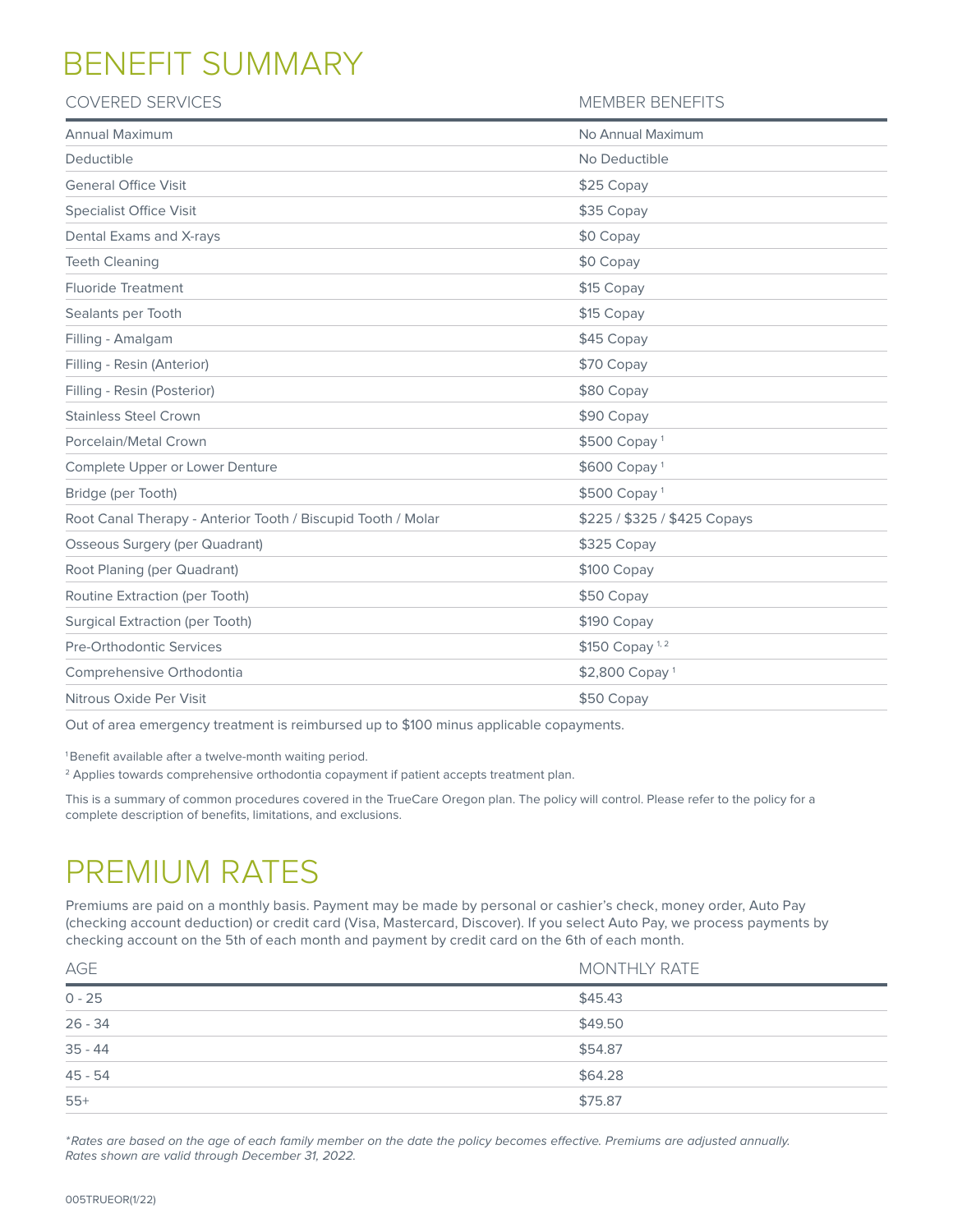## SUMMARY OF EXCLUSIONS

Please refer to your policy for a complete description of copayments, exclusions and limitations.

- Bridges, crowns, dentures or prosthetic devices requiring multiple treatment dates or fittings if the prosthetic item is installed or delivered more than 60 days after termination of coverage.
- The completion or delivery of treatments or services initiated prior to the effective date of coverage.
- Dental implants.
- Endodontic services, prosthetic services, and implants provided prior to the effective date of coverage.
- Endodontic therapy completed more than 60 days after termination of coverage.
- Experimental or investigational services.
- Exams or consultations needed solely in connection with a service or supply that is not covered.
- Full mouth reconstruction.
- General anesthesia, including conscious, intravenous and moderate sedation.
- Hospital care or other care outside of a dental office or facility fees.
- Maxillofacial prosthetic services.
- Nightguards.
- Orthognathic surgery.
- Personalized restorations.
- Plastic, reconstructive, or cosmetic surgery.
- Prescription and over-the-counter drugs and pre-medications.
- Replacement of lost, missing, stolen or damaged dental appliances.
- Replacement of sound restorations.
- Services or supplies and related exams or consultations that are not within the prescribed treatment plan, are not recommended and approved by a Participating Dentist or are not necessary.
- Services by any person other than a licensed dentist, denturist, hygienist, or dental assistant.
- Services for the diagnosis or treatment of temporomandibular joint disorders.
- Services for the treatment of an occupational injury or disease.
- Services for the treatment of injuries sustained while practicing for or competing in a professional athletic contest of any kind.
- Services for the treatment of intentionally self-inflicted injuries.
- Services for which coverage is available under any federal, state, or other governmental program.
- Services that are not listed as covered in the policy.
- Services where there is no evidence of pathology, dysfunction, or disease.

## CONTACT US

For questions about your bill, to make a payment or to find out the status of your application, please call:

#### 1.855.433.6825 Option 4

If you're not a member yet and have questions about our insurance plan options, please call:

#### 1.855.433.6825 Option 2

To schedule an appointment, please call:

#### 1.855.433.6825 Option 1

For answers to frequently asked questions, visit our website at: willamettedental.com/individual-plans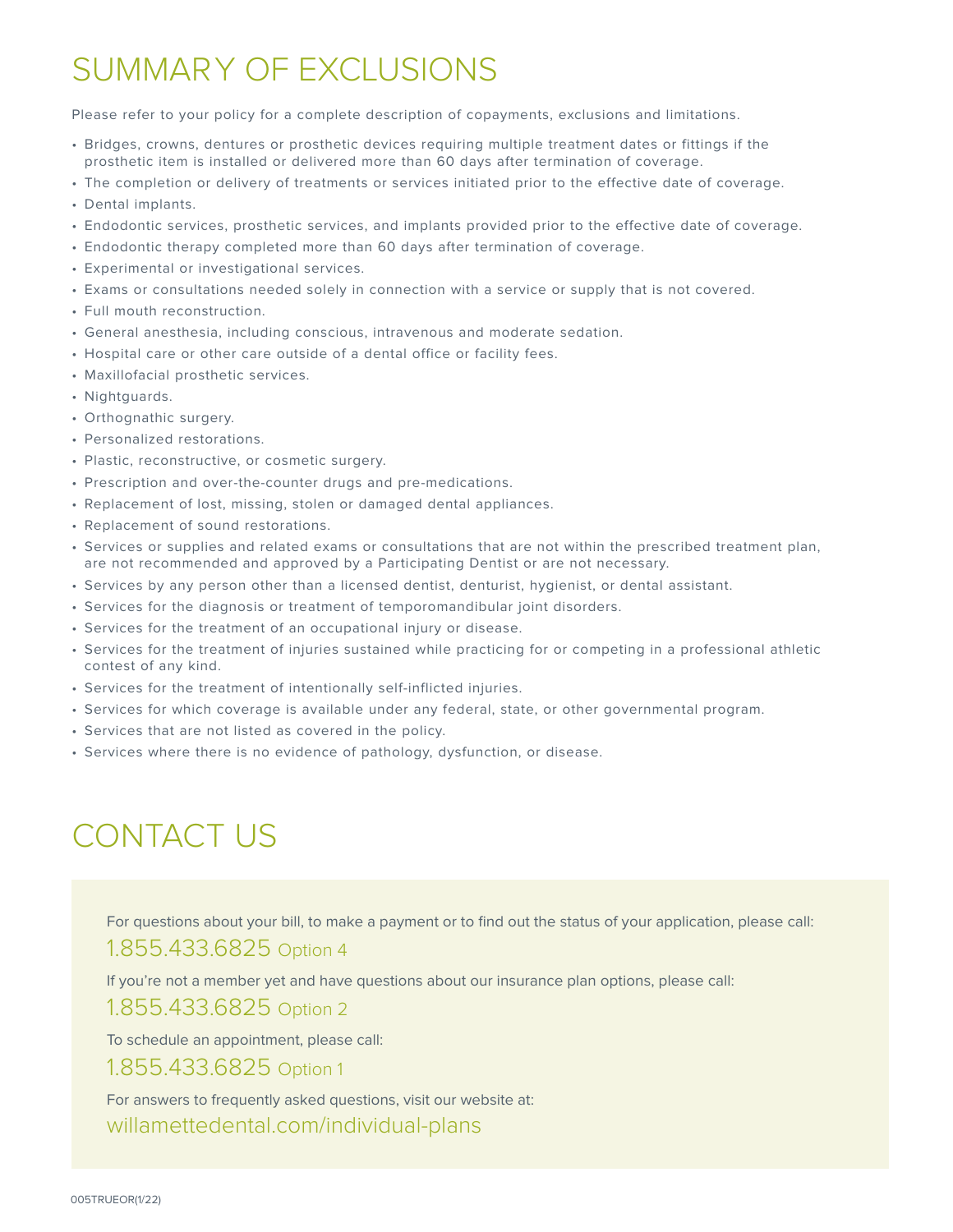### TRUECARE OREGON ENROLLMENT APPLICATION

You are eligible for individual coverage under the TrueCare Oregon plan if you are an Oregon resident and are at least 18 years of age. Your eligible dependents include your spouse or domestic partner, child under age 26, and spouse's or domestic partner's child under age 26. Members may not be enrolled under any other insurance plan issued or offered by Willamette Dental Insurance, Inc. or its affiliates.



To enroll in the TrueCare Oregon plan, complete both sides of this application, including your signature on the back. Please mail the completed application and premium payment to the address below.

Willamette Dental Insurance, Inc. TrueCare Oregon 6950 NE Campus Way Hillsboro, OR 97124

If we receive your application and premium payment between the 1st and 25th of the month, your coverage will be effective on the first day of the following month. If paying by Auto Pay or credit card, application and payment can be submitted by fax or email to 503-952-2679 or indplans@willamettedental.com.

**1** Rate Selection (Select Ages for All Enrollees and Calculate Total Monthly Premium)

| Age                                         |           | # of Enrollees |          | <b>Monthly Rate</b> |     | Total Premium Rate per Age Band |
|---------------------------------------------|-----------|----------------|----------|---------------------|-----|---------------------------------|
|                                             | $0 - 25$  |                | X        | \$45.43             | $=$ |                                 |
|                                             | $26 - 34$ |                | X        | \$49.50             | $=$ |                                 |
|                                             | $35 - 44$ |                | X        | \$54.87             | $=$ |                                 |
|                                             | $45 - 54$ |                | $\times$ | \$64.28             | $=$ |                                 |
|                                             | $55+$     |                | X        | \$75.87             | $=$ |                                 |
| TOTAL MONTHLY PREMIUM DUE FOR ALL ENROLLEES |           | $=$            |          |                     |     |                                 |

**2** Premium Payment – Please Select Auto Pay or Check

 $\Box$  Auto Pay via checking account deduction. Please complete information below - we do not need a voided check.

• Bank Name: \_\_\_\_\_\_\_\_\_\_\_\_\_\_\_\_\_\_\_\_\_\_\_\_\_\_\_\_\_\_\_\_ Routing Number: \_\_\_\_\_\_\_\_\_\_\_\_\_\_\_\_\_\_\_\_\_\_\_\_\_\_\_\_\_\_\_\_

• Checking Account Number:

 $\Box$  Auto Pay via Credit Card: Provide the card information below.

| Card Type:<br>l □ Visa □ Mastercard □ Discover | <sup>1</sup> Credit Card Number: |
|------------------------------------------------|----------------------------------|
| <b>Expiration Date:</b>                        | 3-Digit Security Code:           |
| Cardholder's Signature:                        |                                  |

If Auto-Pay is selected, I hereby authorize Willamette Dental Insurance, Inc., to make reoccurring monthly withdrawals from the checking account / credit card listed for the then-current TrueCare Oregon premium amount. This authorization will remain in effect until I have provided 5 business days' prior written notice to Willamette Dental Insurance, Inc., and my bank.

 $\Box$  Personal check, cashier's check, or money order: Enclose the first month's premium with this application payable to Willamette Dental Insurance, Inc.



**3** Applicant Enrollment Information

| Self (Last, First, Middle Initial): | Social Security Number (not required): |                |      |  |
|-------------------------------------|----------------------------------------|----------------|------|--|
| Requested Effective Date:           | Gender:                                | Date of Birth: |      |  |
| Mailing Address:                    | City:                                  | State:         | Zip: |  |
| Home Phone:                         | Email Address:                         |                |      |  |